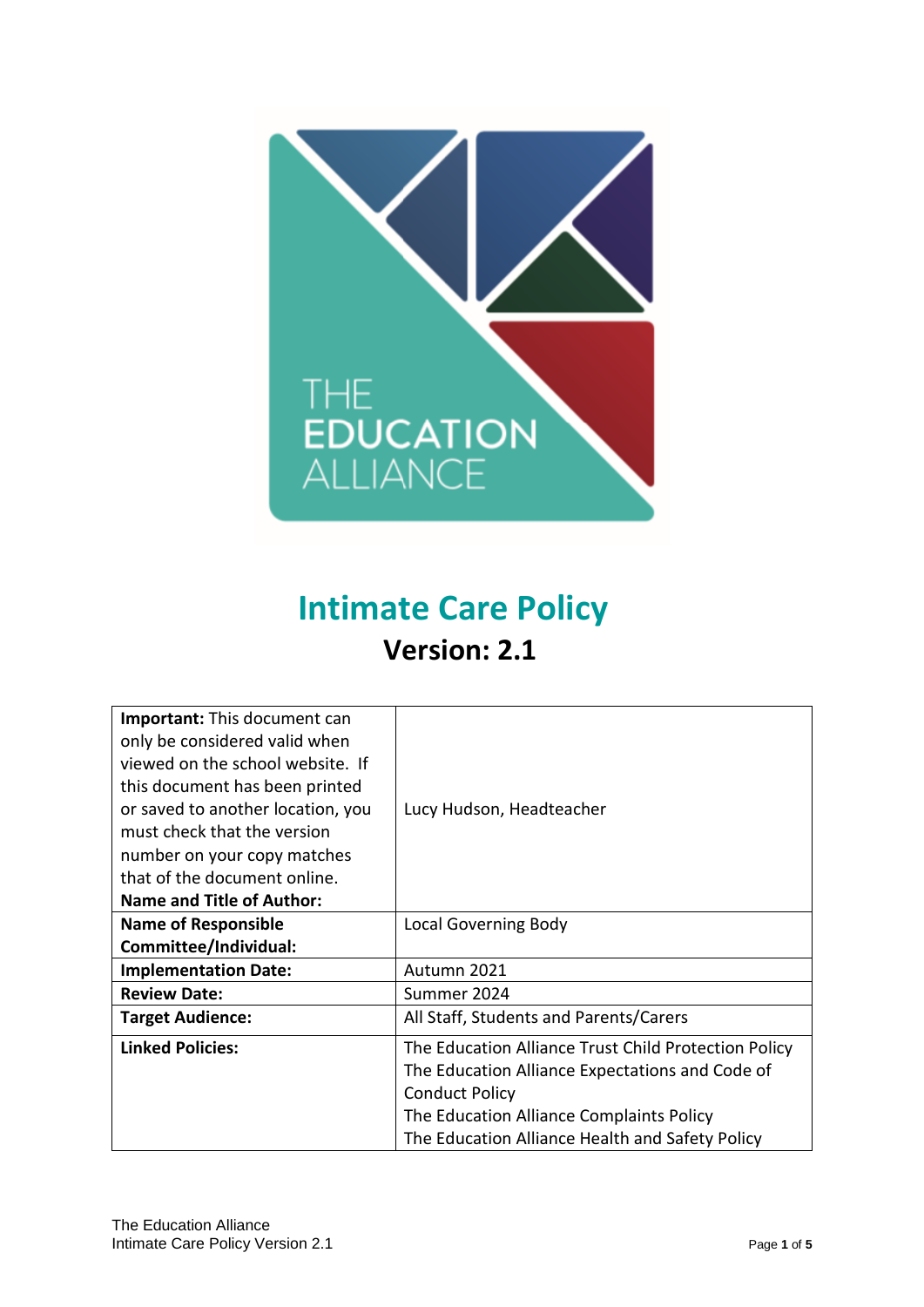# **CONTENTS**

| <b>SECTION</b> | <b>TITLE</b>                       | <b>PAGE</b>    |
|----------------|------------------------------------|----------------|
| $\mathbf{1}$   | <b>Policy Statement</b>            | 3              |
| $\overline{2}$ | <b>Equality and Diversity</b>      | 3              |
| 3              | Legislation and Statutory Guidance | $\overline{3}$ |
| 4              | Introduction                       | 3              |
| 5              | Definition of Intimate Care        | 3              |
| 6              | Our approach to best practice      | 4              |
| $\overline{7}$ | The protection of children         | 4              |
| 8              | Monitoring                         | 5              |
| 9              | Review                             | 5              |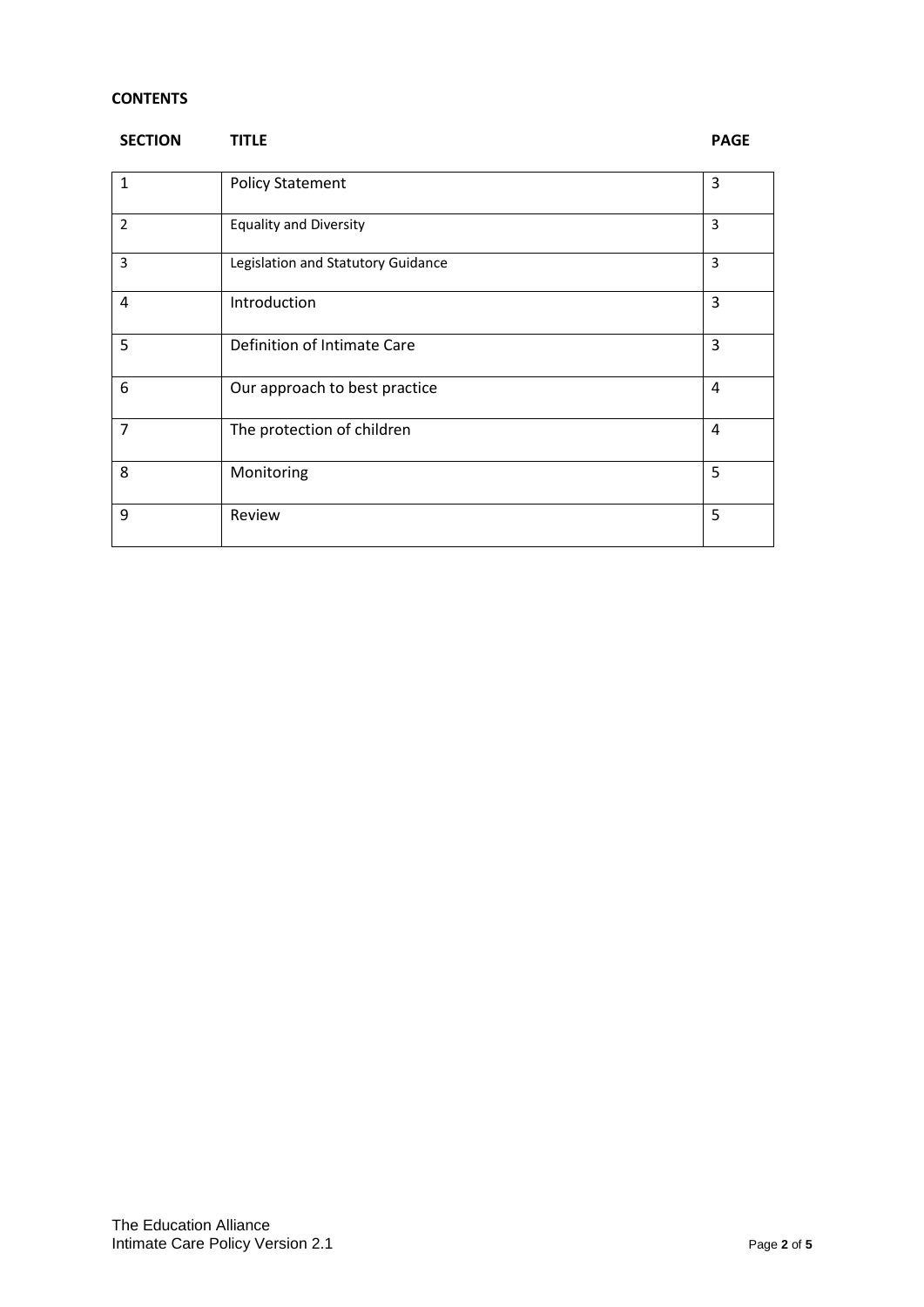## **1. POLICY STATEMENT**

We are here to make great schools and happier, stronger communities so that people have better lives. We do this by:

- Always doing what is right
- Trusting in each other and standing shoulder to shoulder
- Doing what we know makes the difference

Doing what is right means always acting with integrity, in the interests of others and being honest, open and transparent.

## **2. EQUALITY AND DIVERSITY**

The Education Alliance is committed to:

- Promoting equality and diversity in its policies, procedures and guidelines
- Delivering high quality teaching and services that meet the diverse needs of its student population and its workforce, ensuring that no individual or group is disadvantaged.

#### **3. LEGISLATION AND STATUTORY GUIDANCE**

- Children Act 1989 & 2004
- The Children and Families Act 2014
- Childcare Act 2006 & 2016
- Health and Safety at Work Act etc. 1974
- Equality Act 2010
- Working Together to Safeguard Children 2018
- Keeping Children Safe in Education 2021
- Mental Capacity Act 2005

## **4. INTRODUCTION**

The Education Alliance is committed to ensuring that all staff responsible for the intimate care of children will undertake their duties in a professional manner at all times.

We recognise that there is a need to treat all children with respect when intimate care is given. No child should be attended to in a way that causes distress, embarrassment or pain.

## **5. DEFINITION OF INTIMATE CARE**

Intimate care is any care which involves toileting, washing, touching or carrying out an invasive procedure (such as cleaning up after a child has soiled him/herself or administering specific intimate medical intervention) to intimate personal areas.

In most cases, such care will involve procedures to do with personal hygiene and the cleaning of equipment associated with the process as part of a staff member's duty of care. In the cases of specific procedures, only staff suitably trained and assessed as competent should undertake the procedure, (e.g. the administration of rectal diazepam) and the school would seek further guidance and, as appropriate, training from the child's designated medical professional.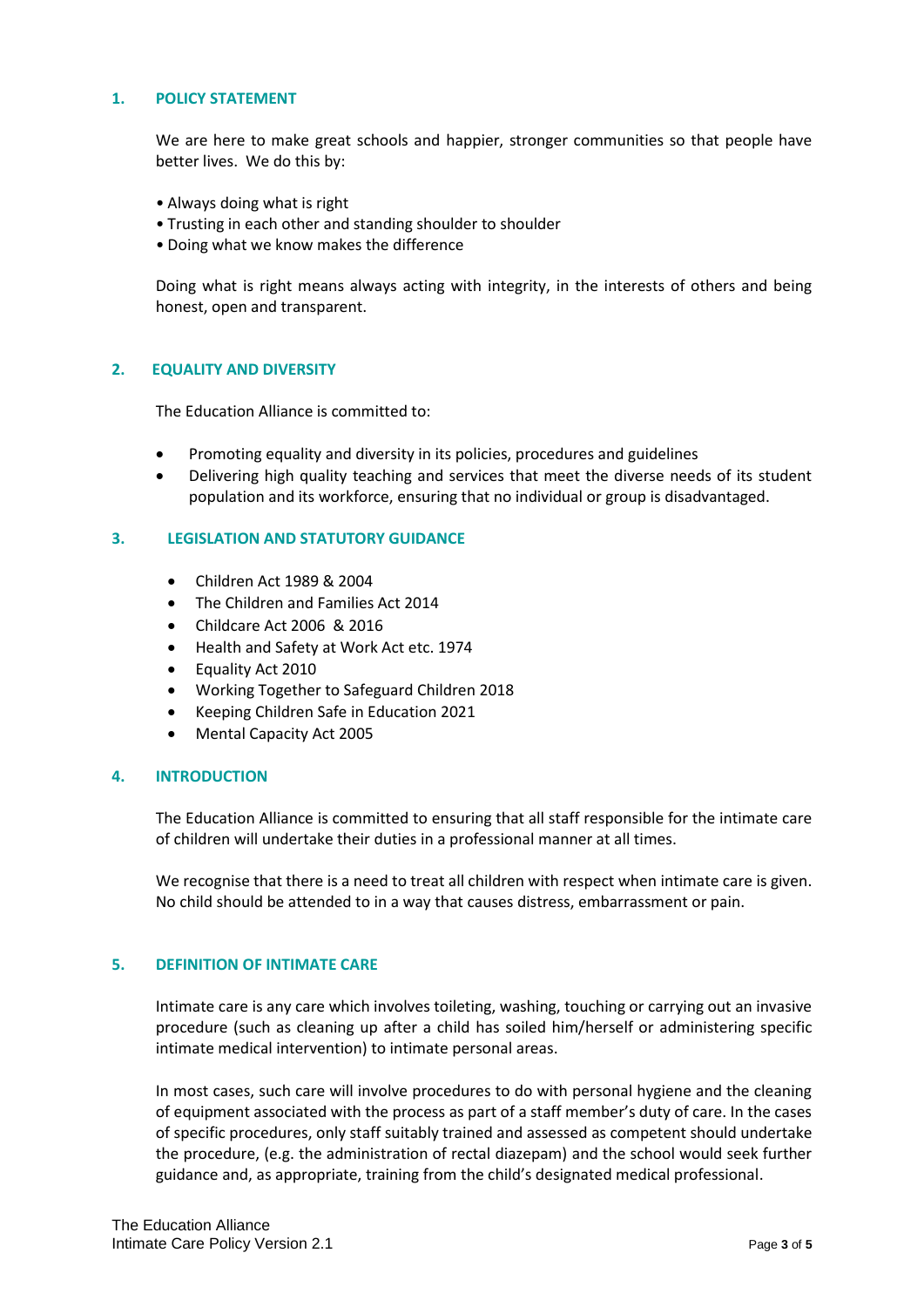#### **6. OUR APPROACH TO BEST PRACTICE**

The management of all children with intimate care needs will be carefully planned. Each school will have specific Intimate Care Procedures which follow the guidance of this Policy and relate specifically to operational processes in the school. The development of individual schools' procedures is supported centrally to ensure each policy meets the standards set down in this document.

The child who requires intimate care is treated with respect at all times; the child's welfare and dignity is of paramount importance.

Staff who provide intimate care are trained to do so. All staff undergo Child Protection training and the school would seek further Moving and Handling training, via agencies such as the Sensory and Physical Teaching Service (SAPTS) where lifting or maeouvering the child forms part of the care routine. All staff are fully aware of best practice.

Suitable equipment and facilities will be provided to assist with children who need special arrangements following assessment from physiotherapist/ occupational therapist.

Staff will be supported to adapt their practice in relation to the needs of individual children taking into account developmental changes such as the onset of puberty and menstruation.

The child will be supported to achieve the highest level of autonomy that is possible given their age and abilities. Staff will encourage each child to do as much for themselves as they can. This may mean, for example, giving the child responsibility for washing themselves. Individual intimate care plans will be drawn up for particular children as appropriate to suit the circumstances of the child.

Each child's right to privacy will be respected. Careful consideration will be given to each child's situation to determine how many carers might need to be present when a child is toileted. Wherever possible, one child will be catered for by one adult, unless there is a sound reason for having more adults present. If this is the case, the reasons should be clearly documented.

Wherever possible, staff should only care intimately for an individual of the same sex. However, in certain circumstances this principle may need to be waived where failure to provide appropriate care would result in negligence; for example, female staff supporting boys in our schools because of a lack of suitably trained male staff.

Intimate care arrangements will be discussed with parents/carers on a regular basis and recorded on the child's care plan. The needs and wishes of children and parents will be taken into account wherever possible within the constraints of staffing and equal opportunities legislation.

## **7. THE PROTECTION OF CHILDREN**

Child Protection Procedures and Multi-Agency Child Protection procedures will be adhered to.

If a member of staff has any concerns about physical changes in a child's presentation, e.g. marks, bruises, soreness etc. s/he will immediately report concerns to the appropriate manager/ designated person for child protection.